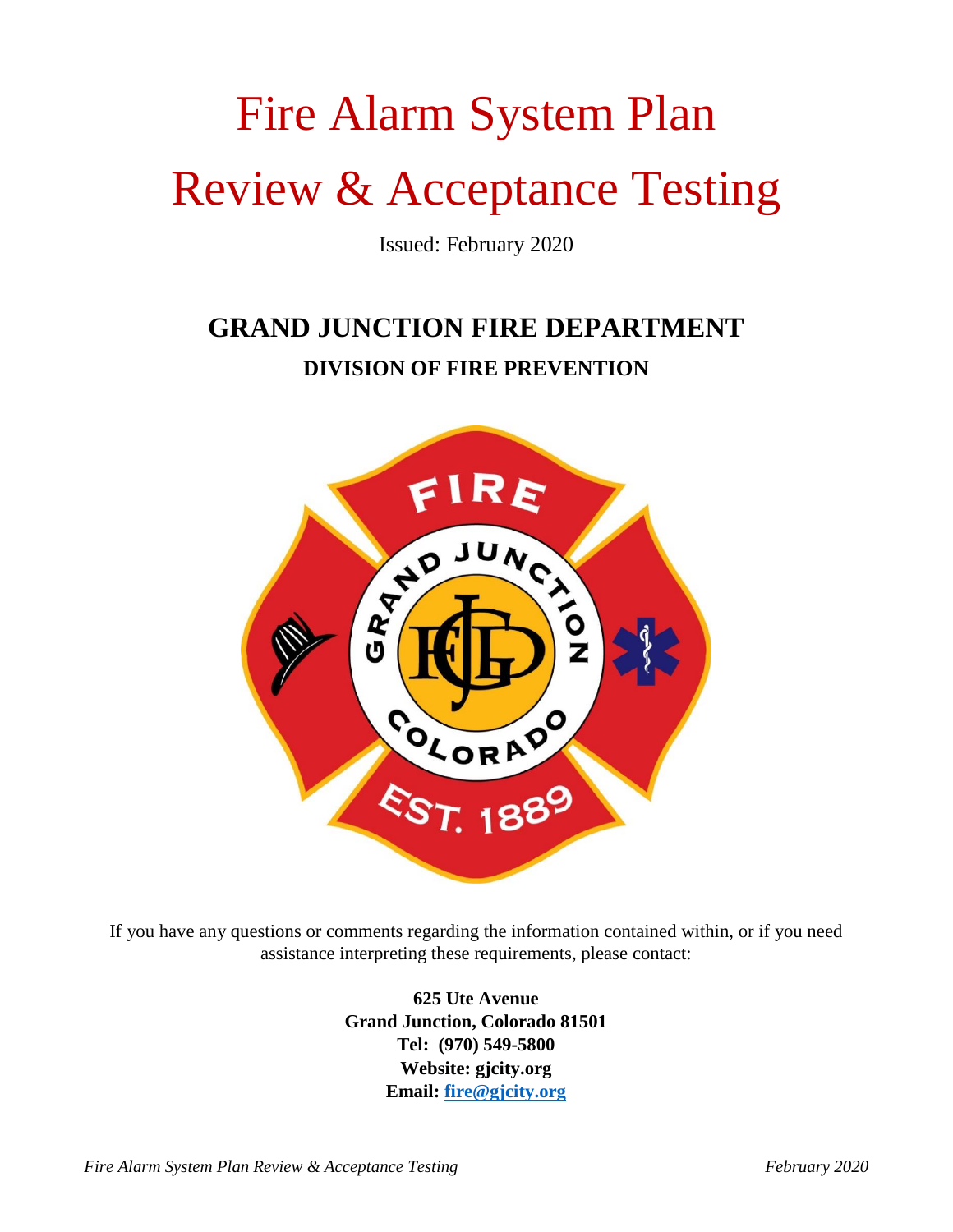## **Table of Contents**

|                                         | $\sim$ 2                |
|-----------------------------------------|-------------------------|
|                                         | $\overline{\mathbf{3}}$ |
|                                         | $\overline{\mathbf{4}}$ |
|                                         |                         |
| <b>Service Personnel Qualifications</b> |                         |
|                                         |                         |

#### **Minimum Requirements**

FIRE ALARM CONSTRUCTION DOCUMENTS SHALL BE SUBMITTED TO THE FIRE DEPARTMENT FOR REVIEW AND APPROVAL PRIOR TO SYSTEM INSTALLATION (2018 IFC SEC. 901 AND 907).

**Designer Information:** Plan drawings shall be prepared and signed/dated by a designer who meets qualification criteria specified in this pamphlet and NFPA 72. A minimum NICET III or acceptable equivalent required. In all cases, the designer of the system shall be clearly identified on the plans

**Fire Alarm Plan submittal:** Each submittal shall include a minimum two sets of complete plans and technical specification sheets. The following items are also required (2016 NFPA 72 Sec 7.4.4 - 7.4.10).

- Fire Alarm System Permit application form
- Project narrative describing design assumptions and scope of work where applicable
- Project information (name, address, contacts, etc.)
- Code summary (i.e. applicable codes, occupancy type, construction type, occupant load, etc)
- Sequence of events matrix
- Device riser diagram and device descriptions
- Legend
- Accurate floor plan
- Point to point wiring
- All device locations

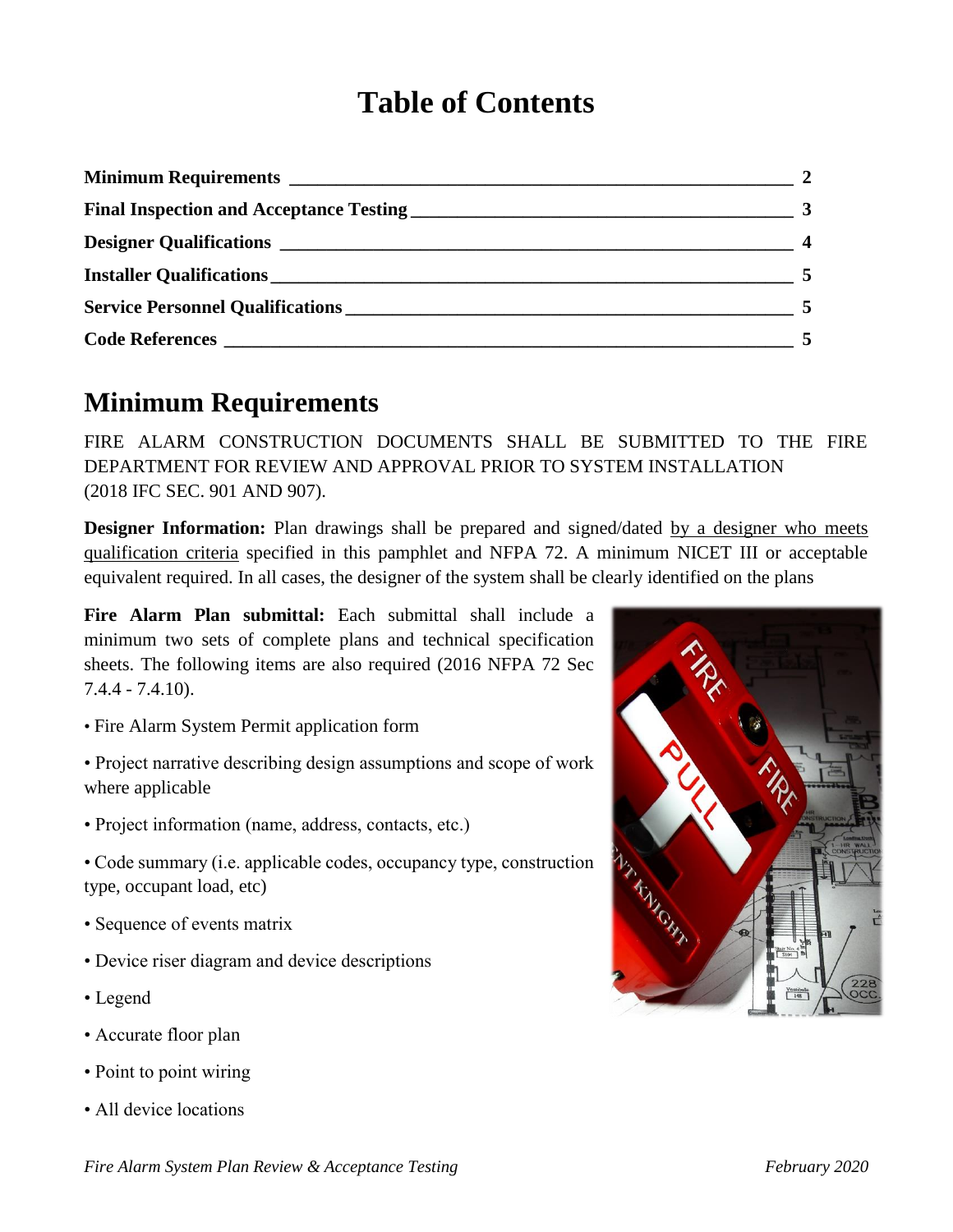• **Battery type and capacity:** Calculations supporting the capacity shall be provided. Cut sheets from the battery manufacturer shall be provided with calculations.

• **Wire size calculations:** All new construction submittals shall include a statement by the designer that a wire size calculation has been performed and the proposed system meets the manufacturer specifications. Voltage drop calculations and supporting documentation may be required upon request from the authority having jurisdiction (AHJ).

**Re-Submittals:** Submittals requiring additional information will be placed "On Hold" until required information has been submitted. Plan information revisions shall be submitted with changes clouded. Changes in other documents shall be clearly identified.

**Equipment Specification Sheets:** Equipment utilized in the design shall be clearly identifiable in the submitted specification sheets either by highlight or marking.

**Non-Required Systems:** All proposed non-required fire alarm systems shall meet the same requirements for required systems and must meet locally adopted codes (i.e. International Fire Code, NFPA 72, etc.). The "Non-Required" fire alarm system shall be submitted for review and acceptance to the Fire Department (2016 NFPA 72 Sec 17.5.3.3.1, 2018 IFC 901.4.2).

**Minor work:** Additions or remodels to existing commercial fire alarm systems that involve five (5) or fewer devices may submit a less complex set of drawings at the AHJ's discretion (i.e. 8x10 PDF). Call the AHJ prior to submission for requirements. Submittal requirements will be based on occupancy, scope of work, etc. **Contractors are required to meet designer and installer qualification specified in this brochure and NFPA 72.**

FEES WILL BE ASSESSED UPON THE CONCLUSION OF THE PLAN REVIEW IN ACCORDANCE WITH THE LOCALLY ADOPTED FEE SCHEDULE.

IT IS THE RESPONSIBILITY OF THE DESIGNER/INSTALLER OF RECORD TO ASSURE ADHERENCE TO ALL APPLICABLE CODE REQUIREMENTS. FINAL ACCEPTANCE OF ANY FIRE ALARM SYSTEM INSTALLATION IS SUBJECT TO FIELD INSPECTION BY THE FIRE DEPARTMENT (2018 IFC Sec 105.4.4).

#### **Final Inspection and Acceptance Testing**

**Pre-Test:** Full 100% pre-testing of the fire alarm system is required prior to scheduling the final inspection

and acceptance testing. Documentation must be submitted in written form and signed by the fire alarm contractor (i.e. the system has been installed in accordance with approved plans and tested in accordance with the manufacturers published instructions and NFPA requirements. Full device testing reports will not be accepted in lieu of this document, however may also be required by the AHJ at their discretion (2018 IFC 901.2.1, 2016 NFPA 72 Sec 7.5.2).



**Final Inspection Scheduling:** Final Inspection requests for most projects will not be granted until both the Fire Alarm and Fire Sprinkler contractor make the request and state they are ready for acceptance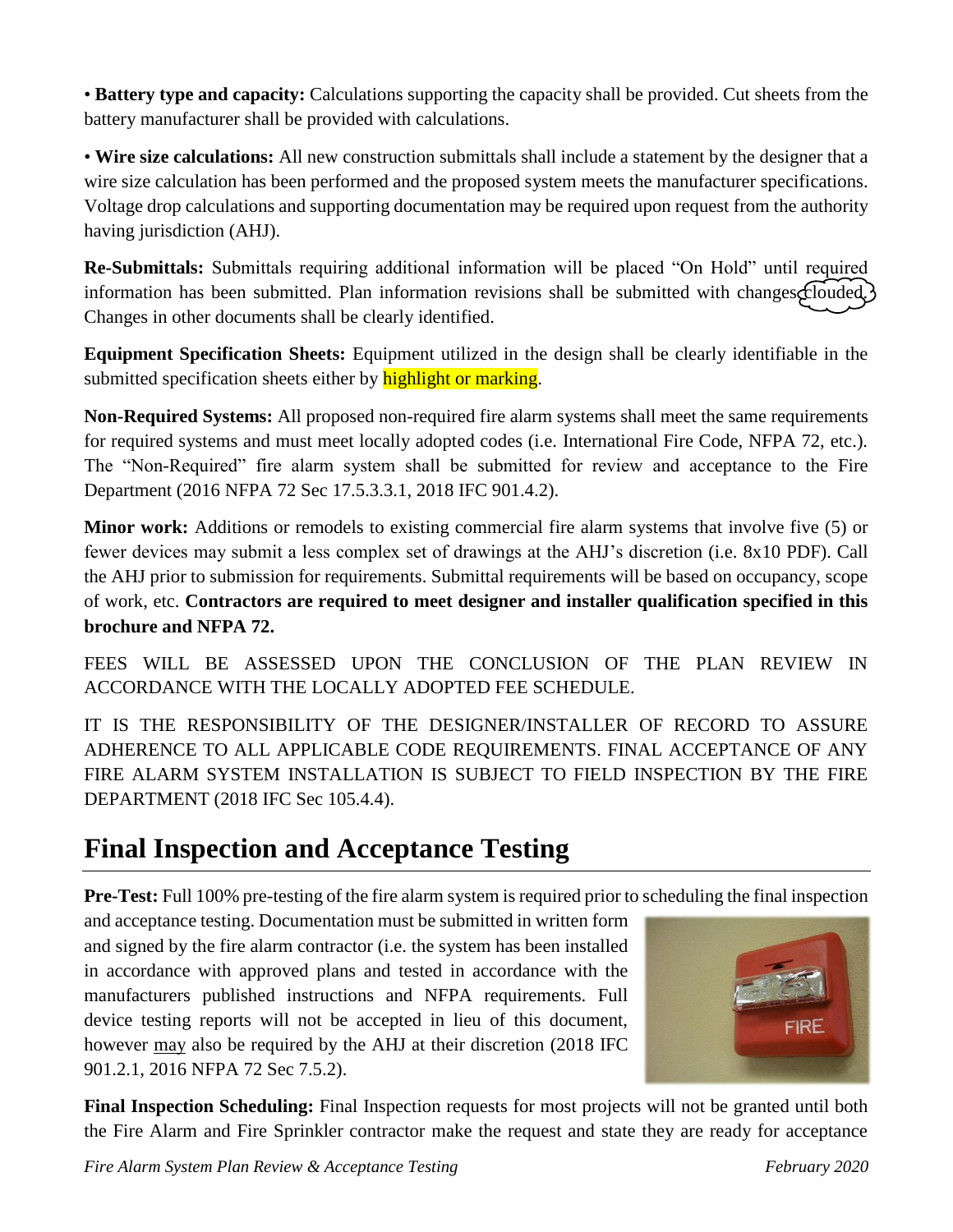testing. The fire alarm contractor may call for final inspections when the project only involves a fire alarm system and not a fire sprinkler system. Requests for inspections require a minimum 48 hours notice.

**Alarm Monitoring:** Must be set up prior to final inspection. Include the entity name and contact information for the listed supervising or remote station. An approved means of communication must be established such as two phone lines, etc. (2018 IFC Sec 907.6.6).

**Permits On-Site:** Approved set of plans, including comments and conditions of approval by the AHJ, shall be made available onsite while work is being completed.

**Contractor Personnel:** A minimum of two technicians must be onsite during all final Inspections (one at panel, one with inspector for radio contact purposes). Exceptions may be made for smaller projects.

**Acceptance Testing:** Device testing will not be conducted prior to the completion of most major construction including painting, sawing, etc. Smoke detectors shall not be installed until final clean up of the entire project. (2016 NFPA 72 Sec 17.7.1.11.3). Exceptions may be granted by the AHJ under certain conditions (i.e. protection during construction, etc.).

**Record of Completion:** Document shall be submitted to the Fire Code Official upon completion of the final inspection (2018 IFC Sec 907.7.2). A copy of the "Fire Alarm System Record of Completion" may be found in NFPA 72 (2016 NFPA 72 Sec 7.5.6.2).



**System Map:** A zone and system layout map may be required for large scale or complex systems (i.e. multi-floor structure, large healthcare centers, etc.) In most cases, the map shall be placed in the "Fire Alarm Control" room. This requirement is at the discretion of the AHJ.

**As-Built Plans:** Significant deviations from the approved design during the installation of the fire alarm system may require a new submittal or submittal of "as built" plans to the AHJ. This requirement is at the discretion of the AHJ (2018 IFC Sec 105.4.5, 2018 IFC Sec 907.7.3, 2016 NFPA 72 Sec 7.5.3).

#### **Designer Qualifications**

**Design personnel shall be qualified in the area of fire alarm systems design as defined by NFPA 72, Sec 10.5.1.1. (2016 ed) The term qualified personnel shall include the following:**

1. Personnel who are factory trained and certified for fire alarm system design of the specific type and brand of system being designed.

2. Personnel who are certified by a nationally recognized fire alarm certification organization acceptable to the AHJ (i.e. IMSA – International Municipal Signal Association & NICET III – National Institute for Certification in Engineering Technologies).

3. Personnel who are registered, licensed or certified by a state or local authority.